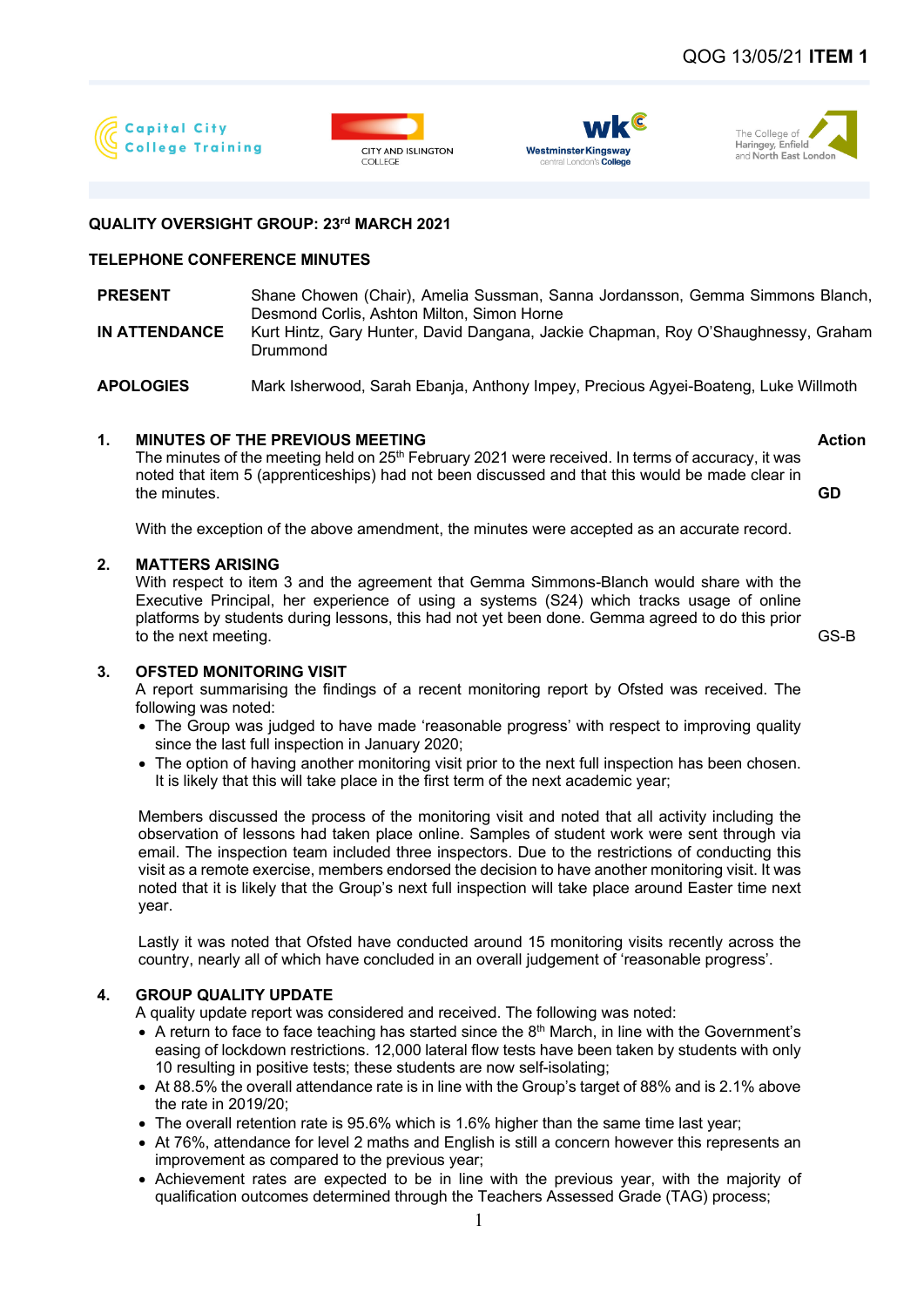Issues surrounding the Teacher Assessed Grade process were discussed and the following was noted:

- With respect to A levels and GCSEs, students are to be informed within the next week about how the TAG process will operate. It is envisaged that assessment will be complete by the end of May, at which point students will have completed their course;
- For year 12 students, a process of lost learning mapping will take place to identify gaps in learning and the summer term will be used to catch up on learning;
- The outcome of qualifications rests on professional judgements made by teachers, who will need to support these judgements with evidence.

When asked, the student member (who is in year 13, studying A levels) identified no major issues, however he did highlight that at this stage students do not know what to expect with respect to assessment. It was reconfirmed that clarity in this regard would be provided within the next week.

With respect to A levels, a question was asked about the use of predicted grades and also how the Group intended to deal with the use of standardised assessments, which are in the public domain. In answer to both of these questions, members noted that the emphasis of the process was one of competency based assessment as opposed to a traditional end of year unseen exam approach. It was further noted that internal moderation will play a key role in ensuring that students get a fair grade and additional subject specialists are to be employed to support this process and support the decision making of teachers who have recently qualified. Lastly, it was noted that an extensive training programme is also in place.

With respect to Vocational and Technical Qualifications (VTQs) the importance of internal moderation was emphasized. It was further noted that for functional skills multiple opportunities to sit the exams will be provided.

Members noted that the TAG process will involve substantial input from teachers over the next two months, but will also provide considerable professional development.

A further question was asked about whether opportunities to do a repeat year for students under the age of 19 would be offered and it was noted that in the main this would not be made available. For students who are on Educational, Health and Care Plans (EHCP) the pandemic might impact on the amount of learning they will receive; the funding for these students is claimed from local boroughs and the programmes of study often follow a Recognising and Recording Progress and Achievement (RARPA) methodology.

Finally, members asked questions about the curriculum and learner experience scorecard which had been appended to the report and the following was noted:

- The retention rate of 76% for apprenticeships should be highlighted as amber (not green);
- In 19/20 the overall retention rate for functional skills and ESOL had been high (95.1% and 93.2% respectively) however corresponding achievement had been low. It was noted that this had been caused by the Centre Assessed Grade process and the availability of assessment opportunities. It is anticipated that for this year, achievement rates will fall within pre 19/20 profiles.

#### **5. APPRENTICESHIPS**

This item was considered directly after the minutes. A report was considered and received. The following was noted:

- At the time of the most recent learner number submission to the funding agency there were 1432 active CCCG apprentices; of these 706 are due to complete this year;
- For this academic year there are 1352 starts in scope, of which 706 are showing as continuing; overall retention has dropped from 78.2% to 76% compared to the last learner number submission date. It was further noted that due to the pandemic the number of starts across London has fallen and the fact that the Group has attracted this number of new apprentices is impressive and represents 24% of the total numbers of starts in London (previously the Group's number of starts had been 7%);
- Around three quarters of the Group's apprentices are now on standards schemes (as opposed to frameworks). The achievement of standards have logistical problems because the End Point Assessment (EPA) has three parts to it (Professional discussion, Knowledge exam, portfolio showcase) and there is more risk of the apprentice dropping out after they have completed the parts leading up to this stage (this is the main cause of the drop in retention compared to